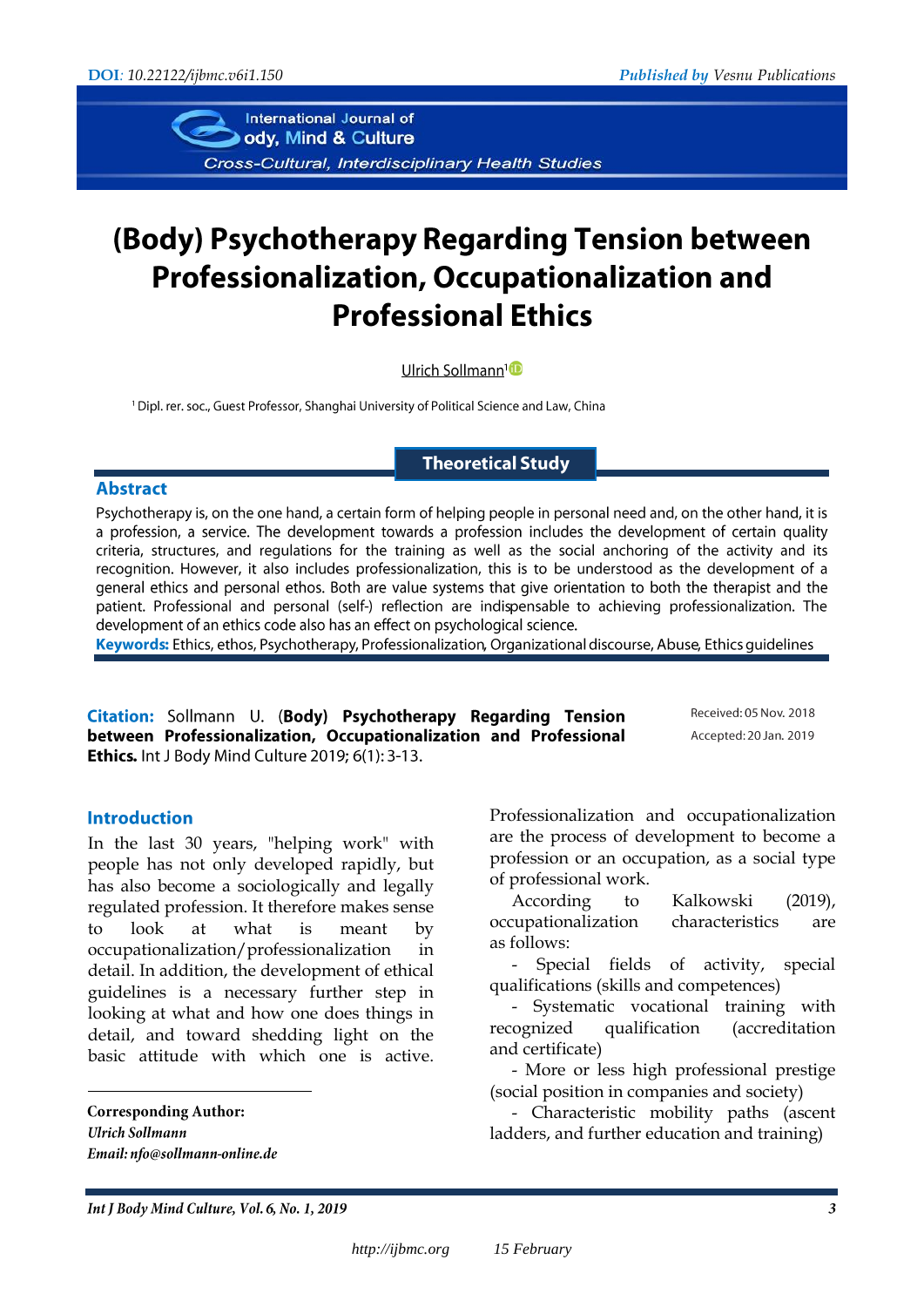- The individual's inner attachment to the profession (professional socialization and identity, and values)

While in the beginning, whether in psychotherapy or counseling, the focus was on qualification and the development of quality standards, in the context of professionalization this was condensed into generally applicable standards and competence characteristics that were shared by the majority of the people involved. In Kalkowski's scientific literature, the term profession is reserved for the academic field. This leads to quality improvements, standardization, and ultimately to an improvement in the results and a corresponding comparability of results to and inclusion of scientific research. "In return for the autonomy granted by society, professionals are expected to perform outstandingly and to commit themselves to professional ethics, which reward society with high prestige and income" (Kalkowski, 2019).

The better *professionalization* succeeds, the better known it becomes in society and the sooner a profession can develop. This is characterized, among other things, by the fact that a professional career is appropriate, combined with certain access requirements and qualifications, development opportunities, goal formulation, ethics, etc. It is part of the nature of the challenges facing the profession "that knowledge cannot be regarded as "stable" in a given situation, that one must rather "swim" in it, and that the description of a situation includes the professionals" (Buchholz, 1999, p.139) The situations that characterize professional practice are complex, uncertain, unstable, and unique, and they require value decisions and cannot be fully described (Buchholz, 1999, p.193ff.). They require permanent (self-) reflection.

Finally, a professionalization occurs through the development of appropriate organizational structures, structures that guarantee the training, the professional practice, the examination of that practice, and the development of the professional practice.

This also includes professional regulations. Such forms of organization in the counseling and therapeutic field can be professional associations, psychotherapists' chambers, training institutes, university training courses, etc. In my opinion, professionalization aims at the interplay between occupational and professional development within the framework of specific institutionalization, organization, or structures.

# Role and function of professional ethics and ethos

The better this occupationalization is accepted in society, the more likely it is that the professional ethics developed in each case will have an effect. Professional ethics can be understood to mean personal values that are important in exercising the tasks of that occupation. In addition, there is also the totality of the values and norms of the respective occupation, the profession, which are to be absolutely observed in the exercise of that activity. Professional-professional behavior, goal-oriented behavior, and the personal basic attitude of the active persons, the service providers, are oriented towards these professional ethical principles. Compliance with this behavior is checked by the organizations, associations, institutions, educational establishments, etc. in question and, if necessary, individuals are warned against or even punished for lack of compliance.

Cierpka (1997) postulated four additional criteria that define the profession of the psychotherapist:

**The self-observation of the therapist:** This includes the demand for a better understanding of one's own person in order to achieve personal maturity and professional success, and adequate self-control. The psychotherapist can only heal others if he is also concerned about his own health, in the sense of personal care.

**Training and practice:** Training and consecutive experience change the treatment technique, and thus, the therapist's tools of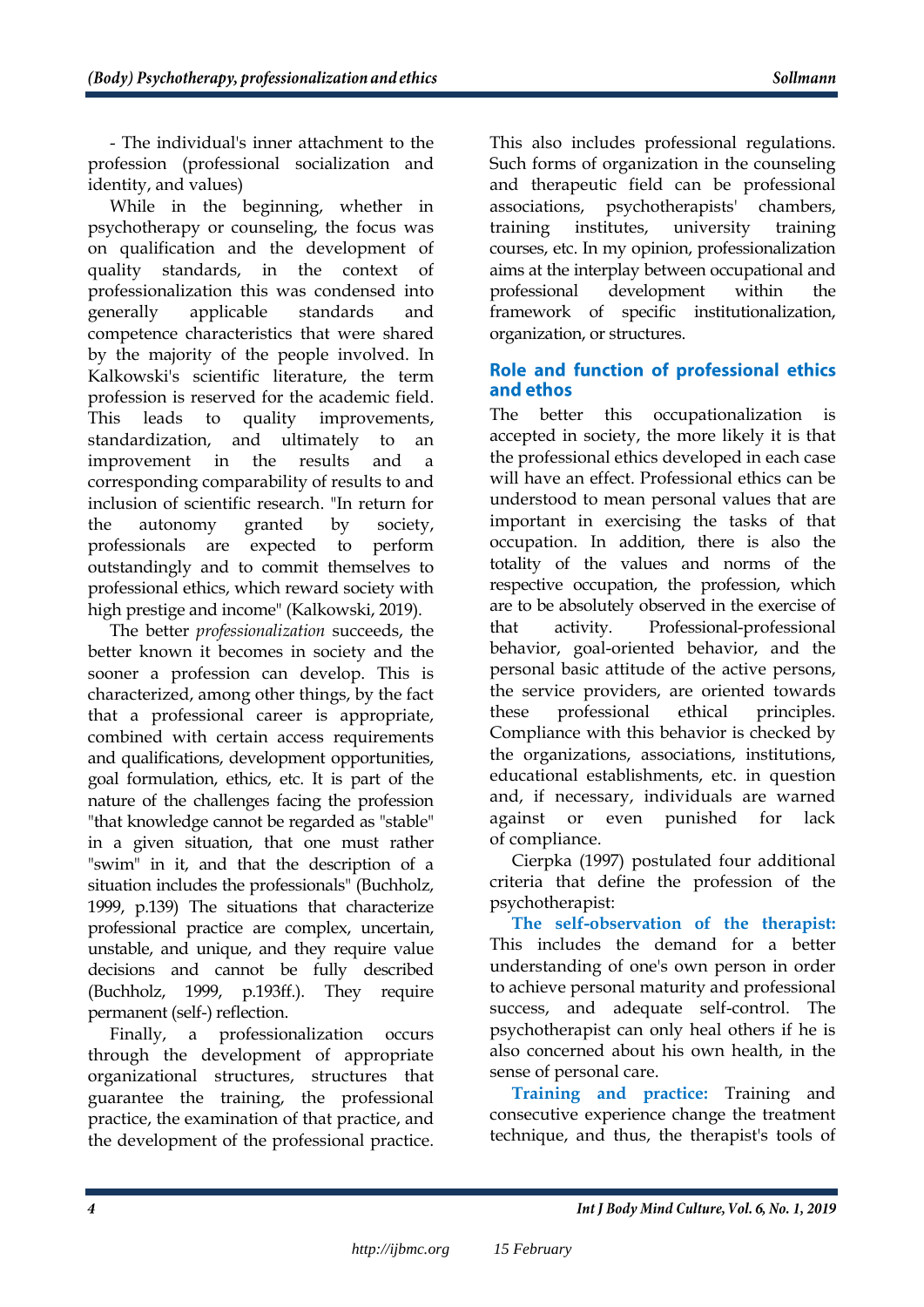the trade. However, these changes do not remain part of "external nature". The experiences obtained in dealing with people also have an effect on the therapists and lead to personal developments; this is a lifelong process.

**Person / personal needs of the therapist:** This refers to self-reflection, integration, and corrective self-understanding. The means to ensure this are teaching therapy, supervision, the climate of ethical culture in one's own professional organizations, etc.

**Self-reflection:** This refers to an examination of the various aspects of the profession. The psychotherapist refers to empirical research, the acquisition of professional and practical knowledge, and lifelong learning. This has and always will have an active part in the discourse of professional ethics and personal ethos. According to Willutzki, Botermans, and the Society for Psychotherapy Research (SPR) Collaborative (1997), however, a corresponding competence development is a constructive, rather than an instructive, process that does not function like a Nuremberg funnel.

Behavior based on professional ethics is an essential aspect of the quality of the respective service as well as a relevant factor in the social acceptance of it.

Ethics is in a constant, discursive process and can never be conclusively defined. Many people working in the field of "human work" therefore experience ethics as the heart of the profession. On the one hand, such an impression results from the fact of the intensive and engaged arguments on the topic of ethics. If psychotherapy can be understood "as the art of understanding in a caring, helpful, and interpersonal encounter" (Tibone, 2017), ethical guidelines act as protection for the therapeutic relationship. In this respect, they create identity. Tibone (2017) therefore points out that the ethical guidelines of the DGPT (Deutsche Gesellschaft für Psychoanalyse, Psychotherapie, Psychosomatik und

Tiefenpsychologie; German Society for Psychoanalysis, Psychotherapy, Psychosomatics and Depth Psychology) "usually do not list the prohibition of certain attitudes and behaviors, but rather create the positive picture of the desirable..... Such ethical guidelines try to answer the question "How can I treat well? They appeal to the power of the ego ideal (a realistic ego ideal) and allow - if they are really read - a strengthening, positive identification, while the notion of prohibition awakens unconscious, very widespread fantasies of punishment, which can easily be followed by corresponding internal resistance measures" (Tibone, 2017). In my opinion, such an attitude reflects something that could be described as the "heart" of one's own "helping work". Ethics and self-commitment are to be distinguished from pure professional (service) action based on orders and carried out. After all, the basic ethical attitude "in and towards" one's own activity is always implicitly an action designed for ethics. One can therefore also speak of a permanent ethical discourse in which both the individual person (the individual service provider) and the organization as a whole must be included.

Foucault, on the other hand, finds stronger words to define ethics and calls it a "battlefield". Thus, ethics is also something fluid and dynamic, i.e., behind every morality there is an enormous conflict between different forms of arguing for the binding (Foucault, 2019). Ottomeyer (2008) also sees this event as a territorial struggle on the background of the practical and economic perspective of the profession. "People who have completed a psychotherapy training want to secure their livelihood...., it has to be marketed, therefore you compete on the psychotherapy market and of course you have to raise your own school to support the aura of the special" (Ottomeyer, 2008).

In distinction to this, but also in personal expansion, personal ethos can be seen and evaluated. In educational terms, ethos refers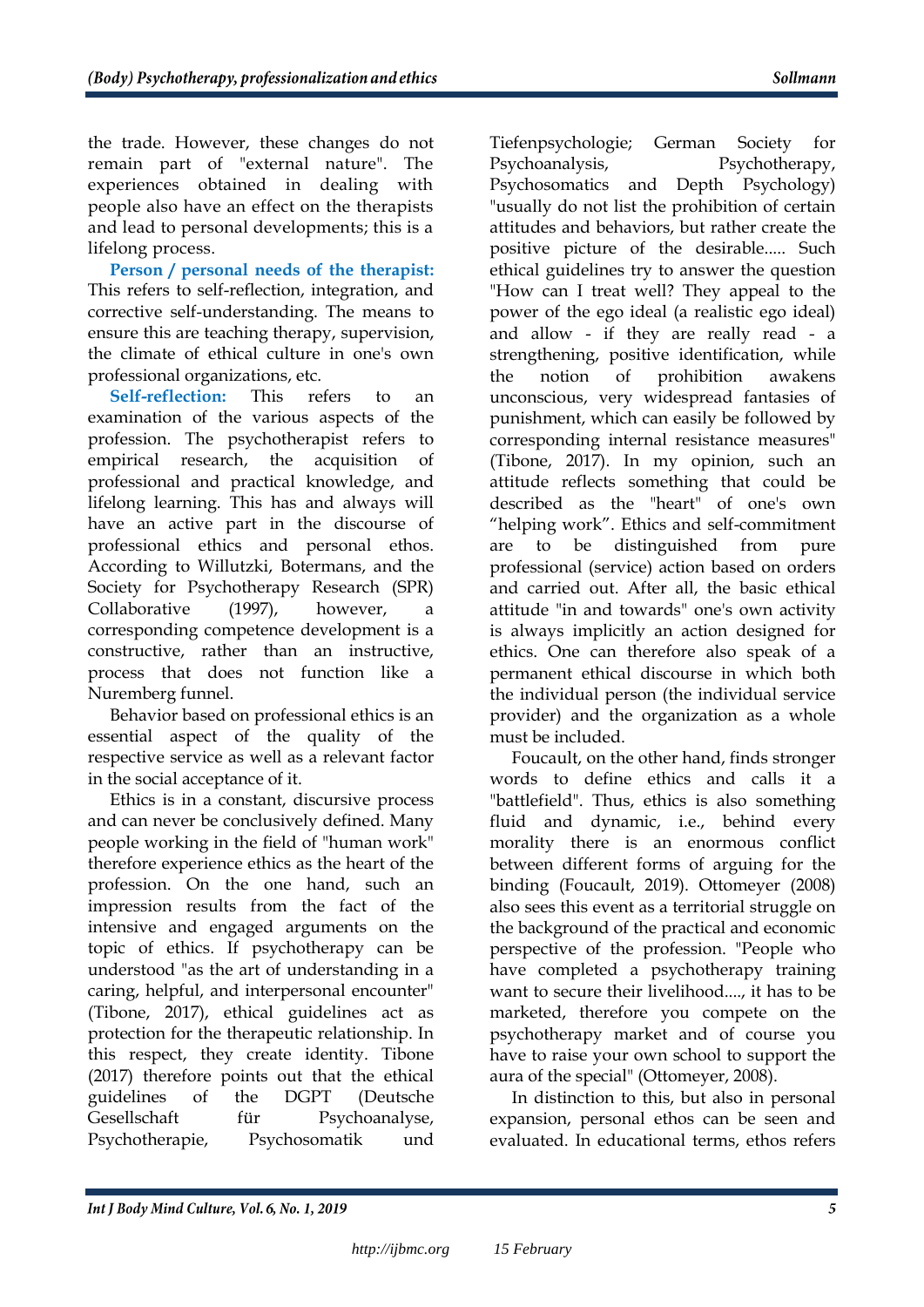to the moral attitude of a person, a community, or a special social group (e.g., a service provider) in the context of one's own professional activity.

The Duden (German Dictionary) defines ethos as "an attitude shaped by the consciousness of moral values or an overall attitude as ethical consciousness". Ethos can (must?) also be seen in contrast to professional ethics. While professional ethics, one could almost say, shows the ethical guidelines and regulates the handling of these guidelines, ethos is more in the "synonym field of morality, personal sense of duty, sense of duty, loyalty to duty, morality, sense of responsibility, morality" (Duden 2015). It thus also expresses itself as a professional "habit of living", as a personal basic attitude within the framework of professional activity.

# Instrumentalisation of ethics in power discourse

Christof Stock (2019) offers in his present guide for professionals in counseling and therapy a kind of toolbox for the "practice of one's own occupation". After all, the relationship with clients is always professional-personal one, and therefore, also a legal one. Stock wants to describe, explain, and make useful the legal framework, which will be discussed in the following section. The development of occupationalization in the "field of helping work" leads above all to occupational associations, scientific societies, and occupational organizations, which serve to represent the interests of the profession. The more an occupational organization, such as further education institutes and occupational associations, develops in the therapeutic and advisory field, the more it is characterized by its own dynamics and the further this organization can distance itself "from the object of its work", the client/patient. A professional ethics, which is oriented towards the interests of the professionals as a professional group and those of the target groups, can act in the

sense of a corrective to structure and prevent possible dangers. This includes, among other things, a discursive process of scientification with a stronger inclusion of social science traditions with regard to "helping work."

Hockel (1999) makes it clear, even before the Psychotherapists Act was adopted [The psychotherapists act was adopted in Germany in 1999 and it regulates the role of psychotherapists, the legal frame of occupation, and the role and function of professional (self-) organization. This psychotherapist act does not regulate psychotherapy, but the role and function of the psychotherapist.], that both medical treatment and the psychological psychotherapist are (more medically) constructs. Such constructs are created by humans and occupational groups and are not primarily shaped by the object of work, i.e., the patient and his symptoms of illness.

In this context, he explains that only doctors define what a sick person is. It remains open how the terms illness, medical, psychotherapeutic treatment, and "what is in need of treatment" are defined in psychotherapy guidelines. The extent to which the specific interests of patients are taken into account as independent issues within the framework of the psychotherapy guidelines has been the subject of constant discussion since the Psychotherapists Act came into existence, and the aforementioned construct is conditionally questioned. Such a discourse represents an important corrective to the implicit power dynamics in the field of psychotherapeutic activity, training, and development.

In this context, Hockel (1999) refers to the difference between psychological expertise and medical expertise, a difference which certainly exists and which logically should lead to a different professional ethical viewpoint. At this point, I will refrain from going into the discussion, which is certainly useful, as to who is entitled to practice medicine and how. If such a discourse reflects, on the one hand, factual and ethical

6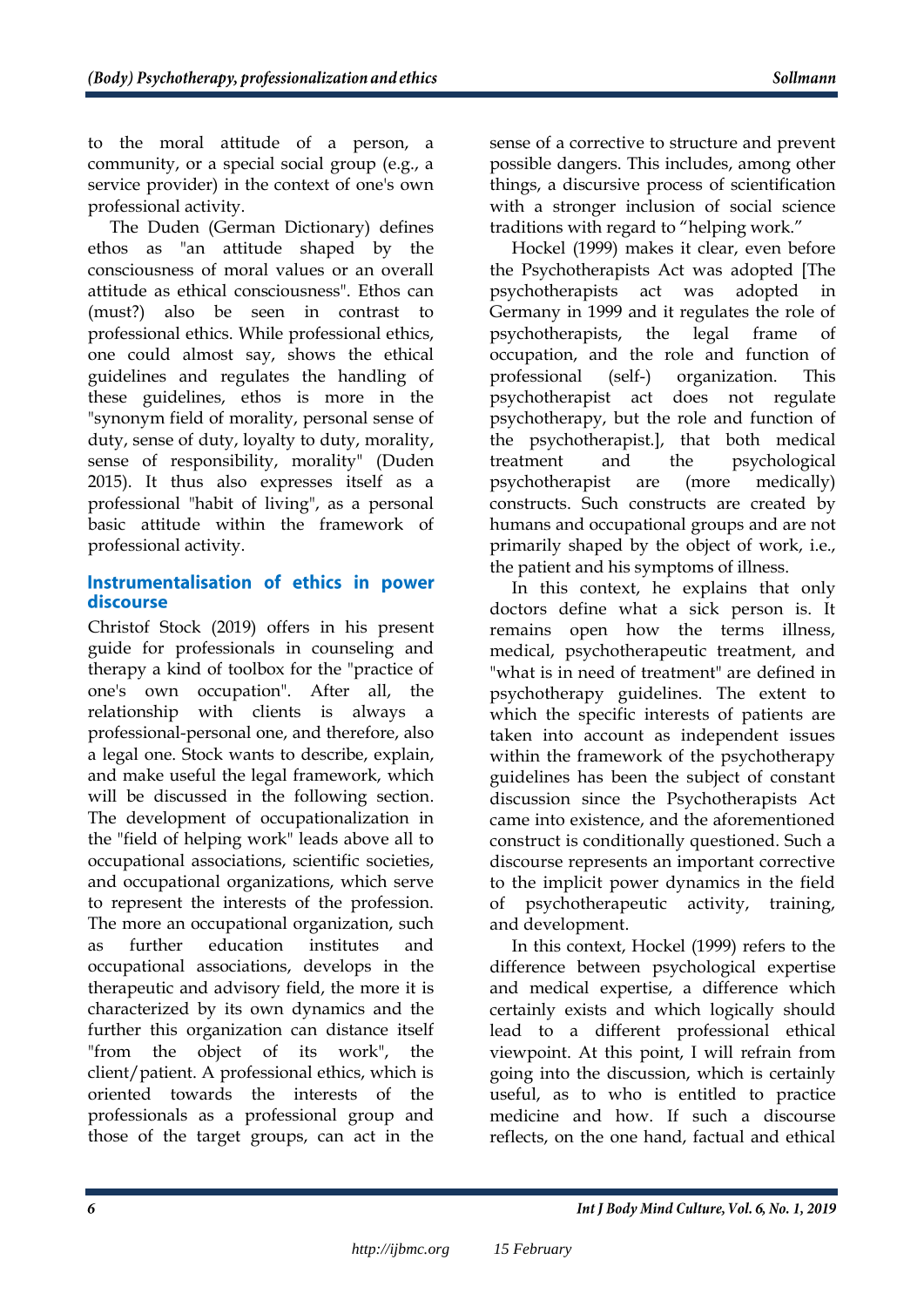aspects, it is, on the other hand, also a means/instrument in a power discourse.

Therapeutic institutions and organizations, such as training institutes, are discursive places of power. Therapeutic training institutes are like a system that "contains such high oedipal gratuities, as soon as one has penetrated to the - as Kernberg (2007, p 186) calls it - power elite.... that it is equal to a direct satisfaction of the oedipal phantasm. It is very difficult to question the system itself from the position of this gratification" (Zagermann, 2014, p. 12). Kernberg even speaks of a "selfengendering", "self-proclaimed", and "selfpreserving power elite" (Kernberg 2006, p.161, 2007, p.186; Sollmann, 2008).

The necessity of addressing such power relations within the framework of professional ethics is reflected in the logic of professional ethics itself; it also makes systemically clear the paradox that exists in such an organization. Can and should this be applied not only to the therapist-patient relationship, but also to the way in which the respective professional organization applies professional ethics to itself? Therefore, an important yardstick for the implementation of professional ethics is the, one might say, ethical climate culture within the organization itself. This makes the professional application of professional ethics possible or more difficult and is on a permanent discursive test bench due to professional ethical incidents. "Because of the real existing power gap between teacher and student, the education system in all psychotherapeutic schools is a gateway for the establishment and permanent establishment of abuse of power.... It only becomes problematic if the training methods force infantilisation and regression and the abuse of power is institutionally anchored" (Wirth, 2007).

Zagermann (2014) therefore believes that it is an illusion to think "that the individual could evade this unconscious dynamic of the institution in which he finds himself". Whether

an organization/institute/association has abused or anchored its power is reflected, on the one hand, in the statutes/statutes/structure of the organs in the association. Even if today ethics committees are an integral part of the organizational structure as a rule, they often embody, to the greatest possible extent, the basic orientation of professional ethics. On the other hand, in rarer cases, there are only basic remarks on the procedure of dealing with ethical guidelines and hardly any arbitration or mediation committees. Democratic structures in society and politics make a clear distinction between their legislative and executive branches. If this does not happen in a training institution or in a professional association, abuse of power is anchored, potentially and structurally. At this point, I do not want to go further into specific dynamics of the abuse of power.

From a psychoanalytical and organizational point of view, one can also understand what happens in a psychotherapeutic organization in terms of the self-idealization of the functionaries. One of the roots for this is "...the ambivalence of the idealization, of the person... (of the school founder, the author) who consequently withdraws this idealization through a collective identification with... (the school founder, the author), which leads to the selfidealization of... (the person responsible for training, the author) as the guardian of the true teaching and the pure gold of... (the respective psychotherapeutic method, the author). This is about the longing for the appropriation of the creative capacity of the founder of the ... (own psychotherapeutic school, the author) and the appropriation of the father's phallus with all the aggression contained therein directed against the father" (Zagermann, 2014, p. 28). Unfortunately, it is not possible for me at this point, although this is appropriate, to respond to specific dynamics of abuse of power.

Int J Body Mind Culture, Vol. 6, No. 1, 2019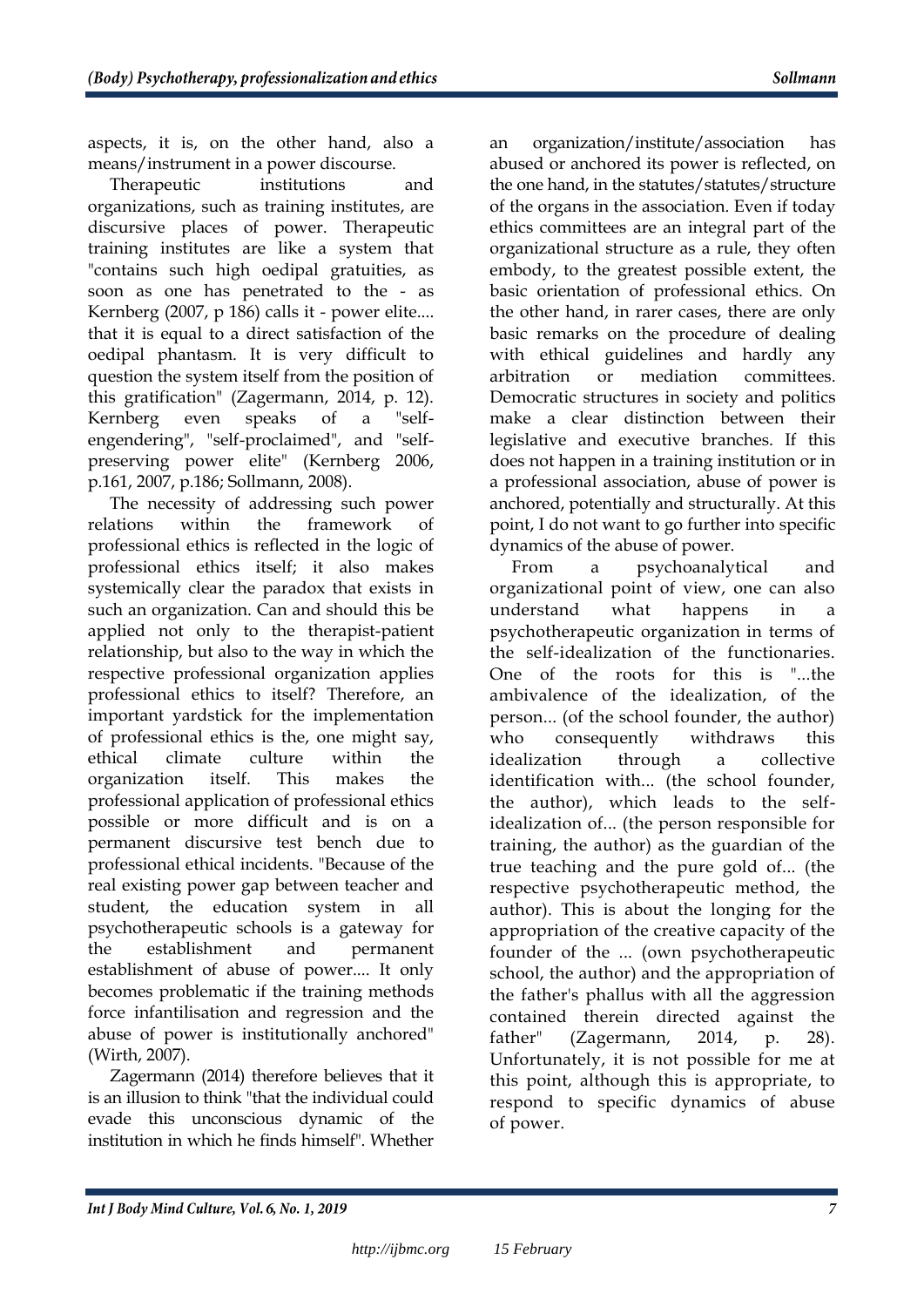#### "Helpful work" in the field of tension between service, successful occupationalization, and reflexivity

"Helping work" with people is counseling, therapy, psychotherapy, coaching, supervision, and mediation. Moreover, a promising, successful, but also lucrative service sector has developed, which is being used by more and more people. If the work, and by this I mean the "helping work" with people, was initially based on a specific, often personally supported motivation, it has varied, been specified, and technically and substantially developed over the last 30 years. In the beginning, it was personal initiative, individual commitment, or the endeavor of educational institutions to professionalize "helping work" to justify it scientifically and to test it or to make it verifiable, but the way was paved for what could be called occupationalization.

As previously stated, occupationalization is characterized by, among other things, scientification, institutionalization, and expertise, especially in the field of "helping work" in which a positive professionalization has developed to the extent that in many cases a social-scientific orientation and an increase in reflexivity have become visible or a leading paradigm. The sociology of professionalization therefore states, and this applies in particular to "helping work", that the fact that psychology can no longer claim to offer an objective and reliable truth, but at most a plurality of transient truths, can compel one toward reflexivity, which is guaranteed precisely by the social sciences. One can regard the development process of qualification, occupationalization, professionalization, and development of professional ethics as successful, even if in individual cases there are quite different developments in the fields of counseling, coaching, psychotherapy, and supervision. They can only be compared to a limited extent. Structurally or sociologically, however, they are subject to a similar dynamic.

# Determination and implementation of ethical quidelines

The need to develop and define professional ethical guidelines arises from the special need to protect the people being helped, be they clients or patients. "Comparable to the situation between parents and children, patients are entrusted with their care and are therefore also largely unprotected against abuse of psychotherapeutic power" (Schleu, 2018). However, it also results from the potential and/or structurally conditioned danger of abuse of power in organizations. Finally, the necessity also arises from the fact that the persons involved are in some cases in complex dependency relationships. This is how one meets others as a colleague, as a trainer, as a certifier, as an ethics officer, etc. The possible danger of narcissistic abuse of power as well as of role diffusion or overlapping in principle can be counteracted by professional ethics. However, this can also be seen as an expression of the general defense against ethical discourses (Tibone, 2017). One is the opinion that it would be sufficient to have ethical guidelines. If the ethical body of rules then lacks information on implementation and application of the guidelines, or on the structure of the procedure, it is to be feared that the ethical guidelines thus formulated will have more of the character of an announcement. A specific form of concrete defense in individual cases can be the behavior of members, namely "preferring not to learn anything about the cases and to have to vote on them at all, but to leave the decision to the board or the arbitration commission (the author: insofar as there is an arbitration commission) itself" (Tibone, 2017). In principle, one can understand such a pattern of behavior as arising from the unconscious imagination; "ethical principles and legal norms would .....be superego norms to be rigidly combated" (Tibone, 2017). This also seems to be part of a great narcissistic fantasy that can be understood as an expression of one's own powerlessness in the occurrence of serious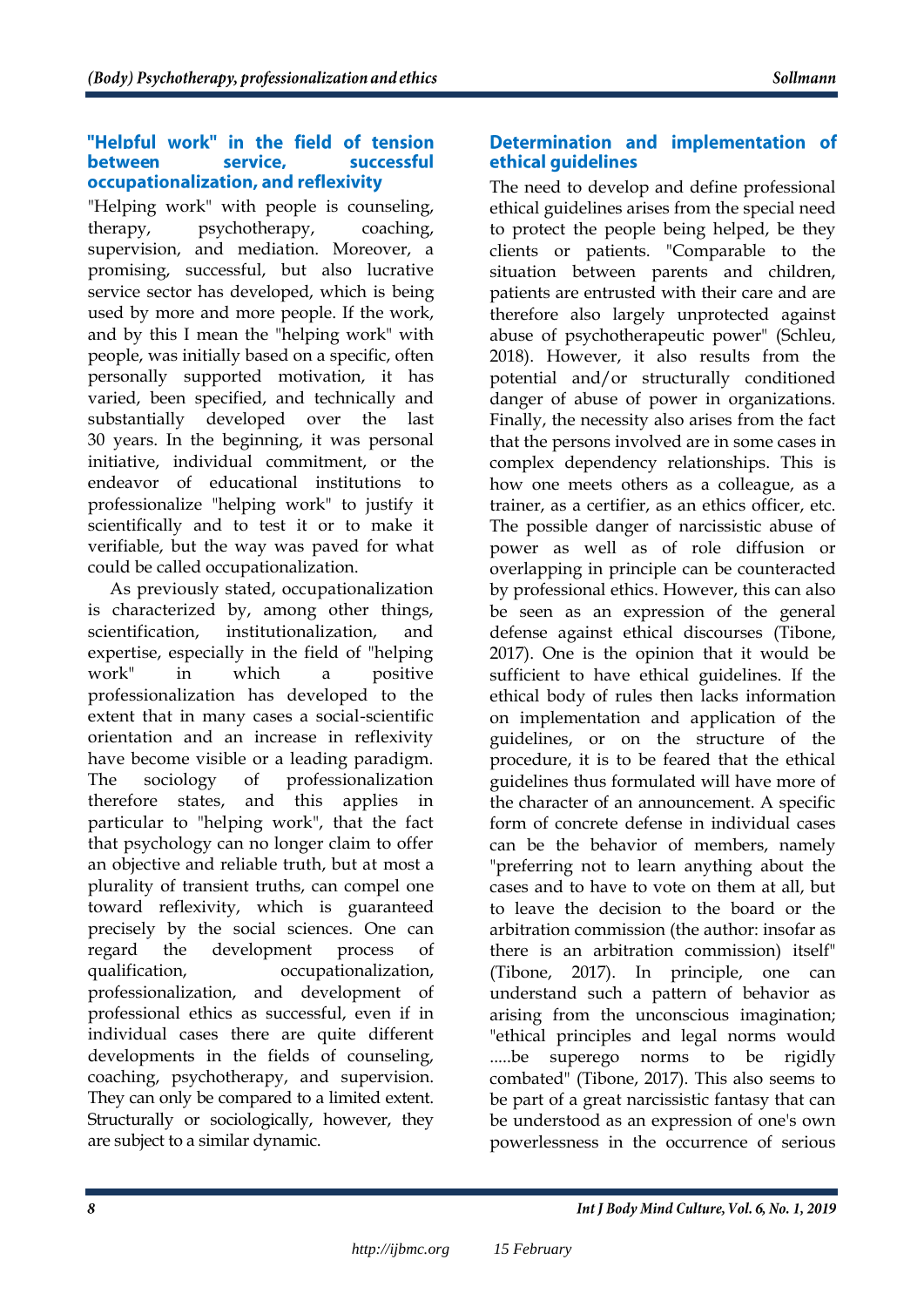border violations.

The reflections of Richter (1963), Schmidbauer (1977), and Willi (1975) on the specific role relationships, diffusions, and collusions point to two typical (helper) role types. "Either the therapist seeks a substitute in the patient for an aspect of his own self (narcissistic projection) or he wants to urge the patient into a role of being a substitute for another partner (transference)" (Wirth, 2007).

In principle, it seems as if these role types could also be transferred in principle to organizational relationship patterns. If such a role dynamic serves the therapist to stabilize the fragile self-esteem through admiring dependency, one could fear that many dependency relationships, especially in educational institutions, embody a special form of organizational dependency.

Possible differences in the formulation and design of these ethical guidelines are due to the particularities of the respective occupational group, the respective professional association, or the specific training organization, or the respective level of professionalization. On closer examination of the established ethical guidelines, however, two aspects stand out, as already mentioned. On the one hand, there is often no detailed definition of implementation rules, namely a procedure for dealing with the ethical guidelines. On the other hand, quite a number of professional groups or associations or institutes find it difficult to apply and implement the ethical guidelines in practice if they are applied in practice in individual cases. There are very different reasons for this. I would like to briefly mention a few of them at this point:

- The circle of relevant, interrelated persons within the scope of the established ethical guidelines of an institute is so small (one is so familiar) that there are no representatives who would have sufficient distance, neutrality, and objectivity for the professional application of ethical guidelines.

- The drafting of ethical guidelines, in addition to their implementation and handling, can often collide with the internal (power) dynamics in the respective association/institute/profession. Thus, the procedure for dealing with ethical guidelines rather reflects power interests that are expressed in the respective procedure/handling of the ethical guidelines.

- Even if there are ethical guidelines, perhaps even references to the procedure or effects/consequences, the respective ethics committees have no arbitration function. Ethics committees then tend to have a subordinate function or fulfill orders from the superordinate (power) committees in the respective organization. This is an explosive dilemma at a time when the higher-level body itself is part of the ethics case.

- Even if at best the ethics-committee and the mediation-committee are structurally anchored, specific difficulties may still arise in individual cases. If no relevant solution/arbitration can be found in the treatment of a specific ethics case, there is no regulation as to how to proceed. Which instance is then addressed? Which next higher function can then help? In my opinion, the corresponding responsibility for dealing with such special cases must be structurally anchored.

# "Helping work" and dealing with legal **provisions**

Occupationalization and professionalization, or legal regulation of professional activities, absolutely require a legal orientation. This is reflected in a basic orientation, in a specified guideline, but also in concrete tools, in application-related toolboxes.

Christof Stock's book "Rechtlicher Leitfaden für Beratung, Therapie, Psychotherapie in humanistischen Verfahren"(Legal Guide for Counselling, Therapy, Psychotherapy in Humanistic Procedures - Coaching, Supervision, Mediation; A manual for psychosocial professions, Verlag für Humanistische Psychologie, Cologne) is a concrete, pragmatic, meaningful, and relevant guide.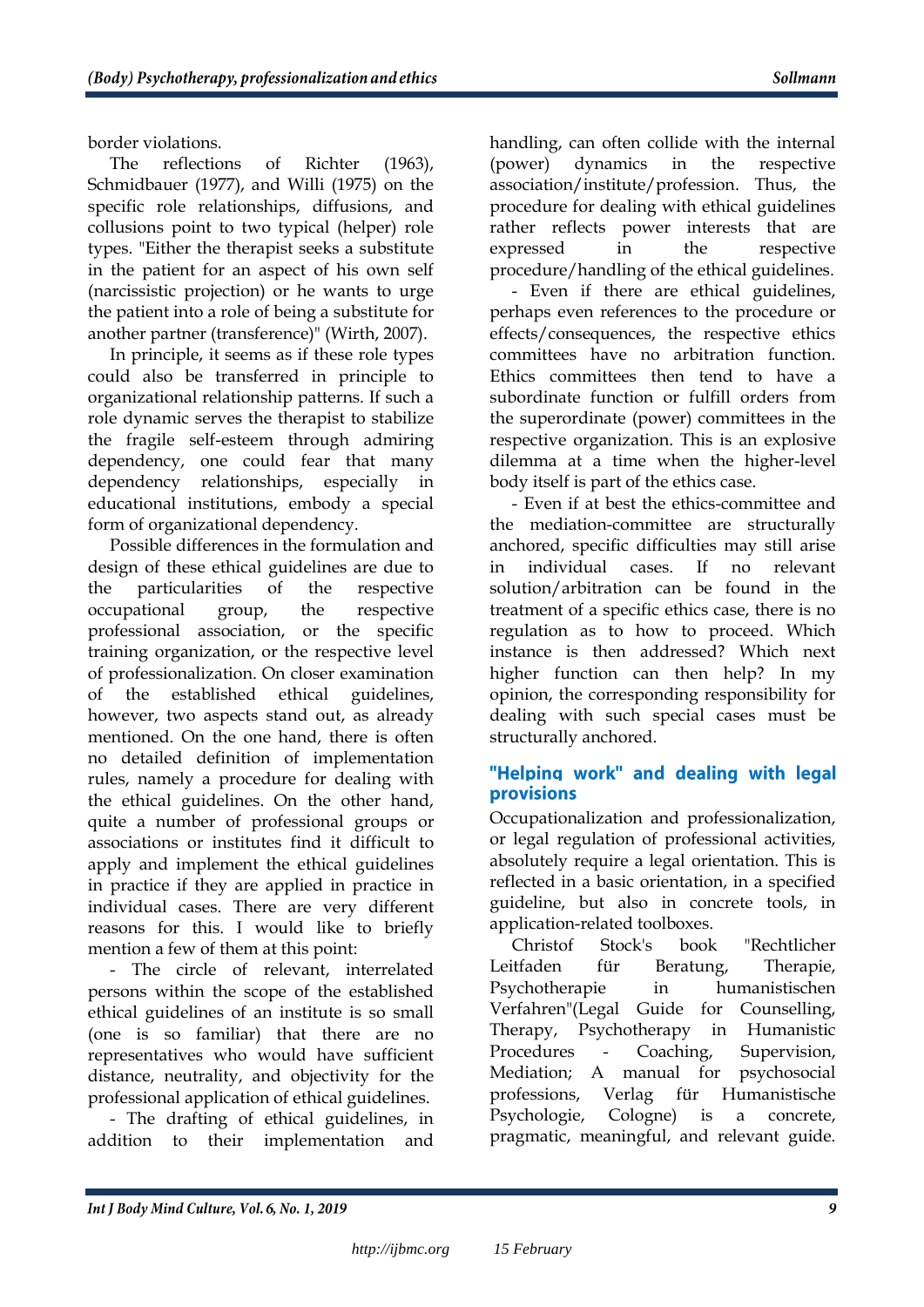This legal guideline for counseling, therapy, and psychotherapy in humanistic procedures only refers to the German situation, and yet his proposals can be helpful for colleagues in other countries. The structure of Stock's book can be transferred to other countries; the concrete legal provisions of each country has then to be added.

Whereas in the past, according to Stock, when there was "sand in the gearbox", one could perhaps get everything running again with a "screwdriver" or a little common sense, it is more advisable today to go to a specialist workshop. Therefore, why, one might ask, should one concern oneself with legal questions, even if the law seems to have become so complicated that it would perhaps be better to consult a lawyer?

Stock addresses those "human-workers"; I would also like to address those persons who are active in helping, namely those who are active in the field of counseling, therapy, etc. This activity presupposes knowledge of where one stands as a service provider.

The relationship with the clients is a professional-personal relationship, and thus, also a legal relationship. In the background, there is always a legal framework to be pointed out and explained. It must be taken into account that this is not a voluntary service, but an obligatory, binding, and, if necessary, legally enforceable service.

In the first part of his book, Stock describes the legal bases on which a consultant, therapist, etc. operates. In the second and third parts, he deals with the legal position that can be taken as an employed person in general or in a specific occupational field. Understandably, there are clear differences between the consulting field, the therapeutic field, and the psychotherapeutic field.

In Part 4, Stock deals with the relationship between the "human worker" and the client/patient. This, of course, is characterized by trust, good chemistry, personal circumstances, and by certain obligations. Stock explains in detail what this

means and, above all, how one takes this into account, satisfies the information requirement, observes confidentiality, guarantees digital communication, complies with the abstinence requirement, etc.

The fifth part refers to the surrounding dimension, the health and social system, and one learns about triangular and quadrangular relationships "which can make their contribution to the financial security of employment". Finally, in the appendix, Stock offers sample texts that can be used as a legal toolbox.

To explain briefly, the book fills a clear gap in the context of the professionalization of psychotherapy, coaching, and supervision. It is a careful, detailed, clearly understandable, and experienced book on a subject that is usually only neglected in the context of training and practice. Stock is a proven connoisseur of the subject, having been involved for more than 25 years with the legal questions of the profession, in particular with questions of ethics. His experience before all German courts up to the Federal Constitutional Court is reflected in the thoroughness and comprehensibility of his remarks. I highly recommend this book. It is necessary in the practice of every colleague.

# **General and discursive ethical quidelines**

Stock also quotes the ethical guidelines of the German Association for Gestalt Therapy. He emphasizes how important it is to develop ethical guidelines, and to give the ethics committee an arbitration function. It becomes complicated when role conflicts arise. In order to maintain the necessary objectivity and distance, members of the ethics committee should not have any further function in the association. Furthermore, they should have no further role relationship with the persons concerned, be it through (previous) training or through specific project work, if necessary, external experts would have to be called in.

Moreover, professional regulations, laws, and ethical guidelines of a professional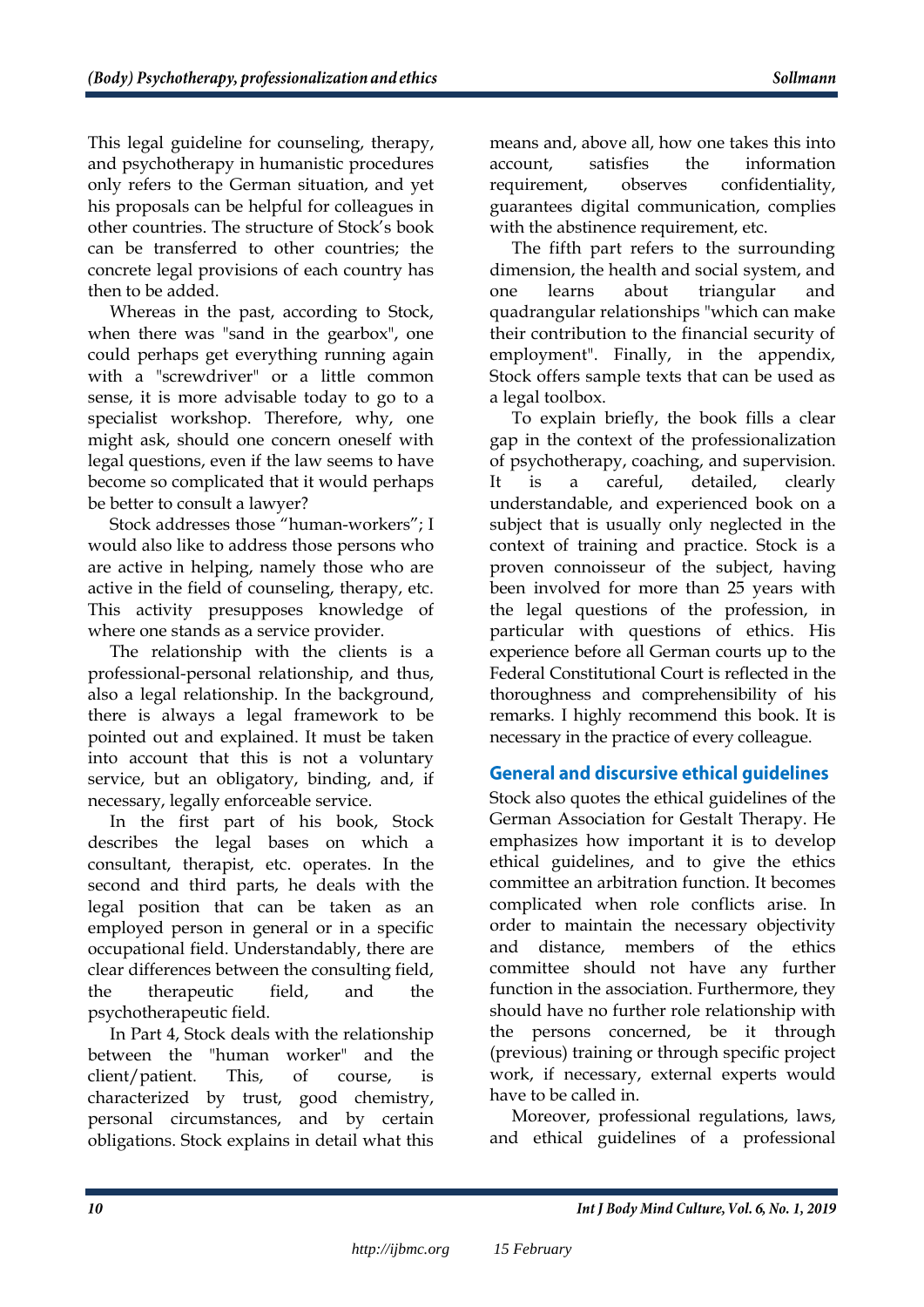organization may collide. This is particularly the case if, for example, a training institute operates on a national level and at the same time as an affiliated or accredited institute on an international level. The latter would be expressed in the fact that there is, for example, a European or international company that develops and controls the training curricula and awards accreditation to local or regional institutes after a qualified examination of a corresponding application. What should be done in such a case? How does one deal with a possible collision between ethical guidelines and possible impact on the accreditation/license?

Finally, professional ethical guidelines in the sense of ethical goals can only have a concrete effect if concrete criteria have been formulated for achieving these ethical goals. These can be of a general nature (e.g., prohibition of sexual relations with patients/clients). However, these should always be formulated concretely enough; they must make sense in relation to the corresponding professional context and must be achievable or feasible. If one understands the role and function of professional ethics in this sense, then a constant review, redefinition, and alteration is required in order to be able to adjust to the changing social and professional reality in a processoriented manner. What was frowned upon or even prohibited some time ago or earlier within the framework of professional ethics can change over the course of time into a reorientation in line with social development. Here is an example: In the past, the therapist may have shaken the patient's hand to greet him/her during the first conversation, and only shaken his/her hand a second time to say goodbye in the last therapy session. However, today, there are quite different forms of greeting. Some do it like the therapists used to; others perhaps greet each other with a hug. Some say "Du" (the German salutation for friends and family; others stay with the "Sie" in the mutual address (the official salutation for business and public).

Ethics in the field of "helping work" therefore consists of indispensable, unchangeable, and fixed codices (e.g., no sexual relationship) and others that have grown out of the concrete social and cultural development in each case.

Thirdly, there are codices that have a scenic and processual effect in individual cases.

Beauchamp and Childress have formulated six ethical principles, which belong to the fixed, to be fixed, not changeable, and basic ethical principles. They serve as basic orientation. In addition to the "principles of respect for autonomy, care, equality and justice, truthfulness, confidentiality, this also includes the principle of non-harm" (Schleu, 2018, p.16). In this respect, the requirements of professional law and professional ethics go beyond the rules of the Penal Code.

The principles formulated by Beauchamp and Childress must be concretized and weighed against each other in individual cases. Thus, for example, the principle of damage avoidance in the sense of refraining from harmful interventions may conflict with the principle of social welfare. Interventions could play a role as harmful interventions, which should of course be avoided. especially in the case of "intervening therapies". However, damage can also be caused in economic terms by the fact that psychotherapies last longer than professionally indicated. Such relationships are tantamount to dependency relationships, which are not only a malpractice, but also a violation of ethical principles.

# **Epilog**

Becoming a psychotherapist is a personal career choice. The activity relates to the concrete needs/problems of the client and takes place within the framework professional diagnostics and indication. This activity is also embedded in a legal as well as organizational-institutional framework.

Professional ethics shapes the character of the respective "helping work" in the

Int J Body Mind Culture, Vol. 6, No. 1, 2019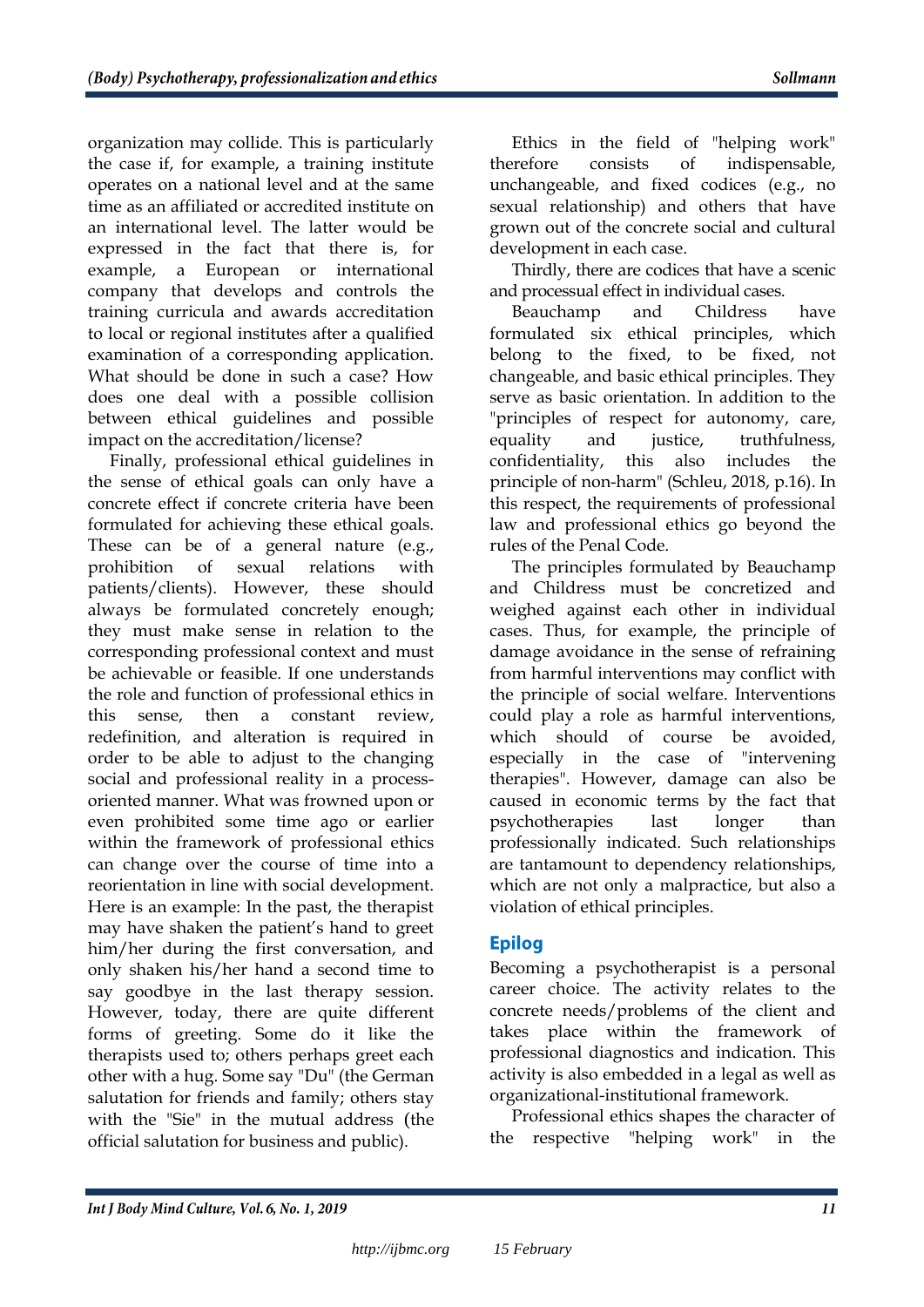therapist-client or client-consultantrelationship, or in the relationship of colleagues within the organization. In addition, ethics determines the role, function, and meaning of the activity carried out in the organizations/institutions developed within the framework of the profession.

Finally, ethos characterizes the personal attitude/conviction of the people working in the field of "helping work".

The current debate about professional ethics and the concrete implementation/application therefore currently represents a central and significant challenge for each individual. To face this challenge is a permanent characteristic of one's own professional activity. It accompanies one concretely, every day in the therapy/consultation process. Nevertheless, it also corresponds to an implicit demand within the field of "helping work" to live together with others in discourse.

Only if it is possible to develop a consistent theory independent of the founder of the school, which then triggers its own dynamic of development according to its implicit logic, can the school develop further on the subject level.

That is why psychotherapeutic organizations are considered the best in the relationship with the founder; only if it is possible to "kill" the founder, will the former students become adults and capable of learning (Simon, 2008, p. 193). Psychotherapists should not lose sight of this dynamic. To face it processually seems to be both a categorical imperative (Kant, 2011) and an ethical one (von Foerster, 1993).

# **Conflict of Interests**

Authors have no conflict of interests.

### **Acknowledgments**

None.

### **References**

Ambuhl, H., Orlinsky, D., & SPR Collaborative, R. N. (1997). Zum Einfluß der theoretischen Orientierung auf die psychotherapeutische Praxis. *Psychotherapeut, 42*(5), 290-298.

Beauchamp, T. L., & Childress, J. F. (2013). *Principles of biomedical ethics* (7<sup>th</sup> ed.) Oxford, UK: Oxford University Press.

Buchholz, M. B. Psychotherapie als Profession (1999). Gießen, Germany: Psychosozial-Verlag.

Cierpka, M. (1997). Psychotherapeutinnen und Psychotherapeuten und ihr Beruf. *Psychotherapeut, 42*(5), 267-268.

Cierpka, M., Orlinsky, D., Kächele, H., & Buchheim, P. (1997). Studien *über* Psychotherapeutinnen und Psychotherapeuten. *Psychotherapeut, 42*(5), 269-281.

Duden (2015), Deutsches Universalwörterbuch, Berlin, Bibliographisches Institut

Foucault, M. (2019). Sexualität und Wahrheit, Bd. 4: Die Geständnisse des Fleisches, Frankfurt a.M,, Suhrkamp Verlag

Himmer, N. Philosophische Nachhilfe für Nerds. (2019). Available from: URL: https://www.faz.net/aktuell/beruf-chance/informatikund-ethik-gehoert-das-zusammen-15971263.html.

Accessed 4, January, 2019.

Hockel, C. M. (1999): Psychotherapeutische Behandlung – Konsequenzen der gesetzlichen Anerkennung als Heilberuf. Report Psychologie, 24, 108- 112.

Hoff, E. H. (1998). Probleme der Psychologie als Profession. Report Psychologie, 23(1), 18–25.

Kant, I. (2011). Kritik der praktischen Vernunft. Verlag, Germany: Anaconda.

Kernberg, O. F. (2006). The coming changes in psychoanalytic education: part I. *Int.J.Psychoanal., 87*(Pt 6), 1649-1673. doi:9ARNL1524QYLRWRF [pii]. Retrieved from PM:17130087

Kernberg, O. F. (2007). The coming changes in psychoanalytic education: Part II. *Int.J.Psychoanal., 88*(Pt 1), 183-202. doi:1RNX2D4LHEB14V2A [pii]. Retrieved from PM:17244574

Märtens, M. (2002). *Therapieschäden: Risiken und Nebenwirkungen von Psychotherapie*. Mainz, Germany: Grünewald-Verlag.

Ottomeyer, K. (2008). Gespräch mit Univ.-Prof. Dr. Klaus Ottomeyer. *Psychotherapie Forum, 16*(4), 172-178.

Richter, H.E. (1963). El*tern, Kind und Neurose. Zur Psychoanalyse der kindlichen: Rolle in der Familie*. Reinbek, Germany: Rowohlt-Verlag.

Schleu, A. (2018). *Sexueller Missbrauch in der Psychotherapie*. Psychotherapeutenjournal, 1, 11-19.

Schmidbauer, W. (1977). *Hilflose Helfer*. Reinbek, Germany: Rowohlt-Verlag.

Simon, F. B. (2008). "Er findet die von ihm selbst versteckten Ostereier" Identifikation, Ritualisierung und Lernen am Modell. *Psychotherapie Forum, 16*(4), 192-193.